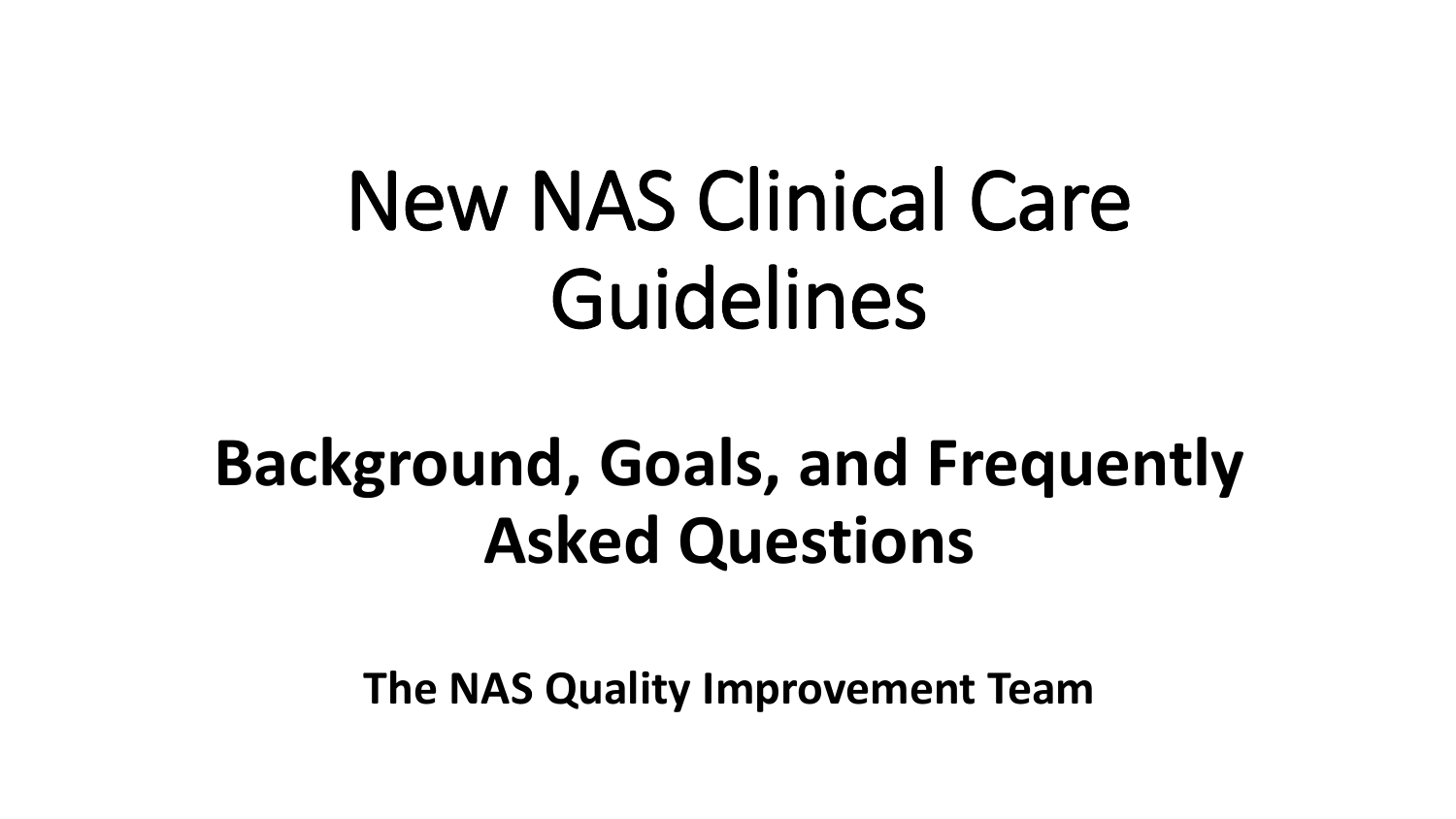### What is the background behind the changes?

- BMC's length of hospitalization for NAS has **decreased 25% since 2013** to an average of **18 days**, below the national average of 22 days
- However, our medication treatment rate for opioid-exposed infants remains high at 85-90%, **double** the national average
- New research and quality improvement (QI) initiatives have identified potentially better practices that have been successful in decreasing medication treatment without adverse events at other institutions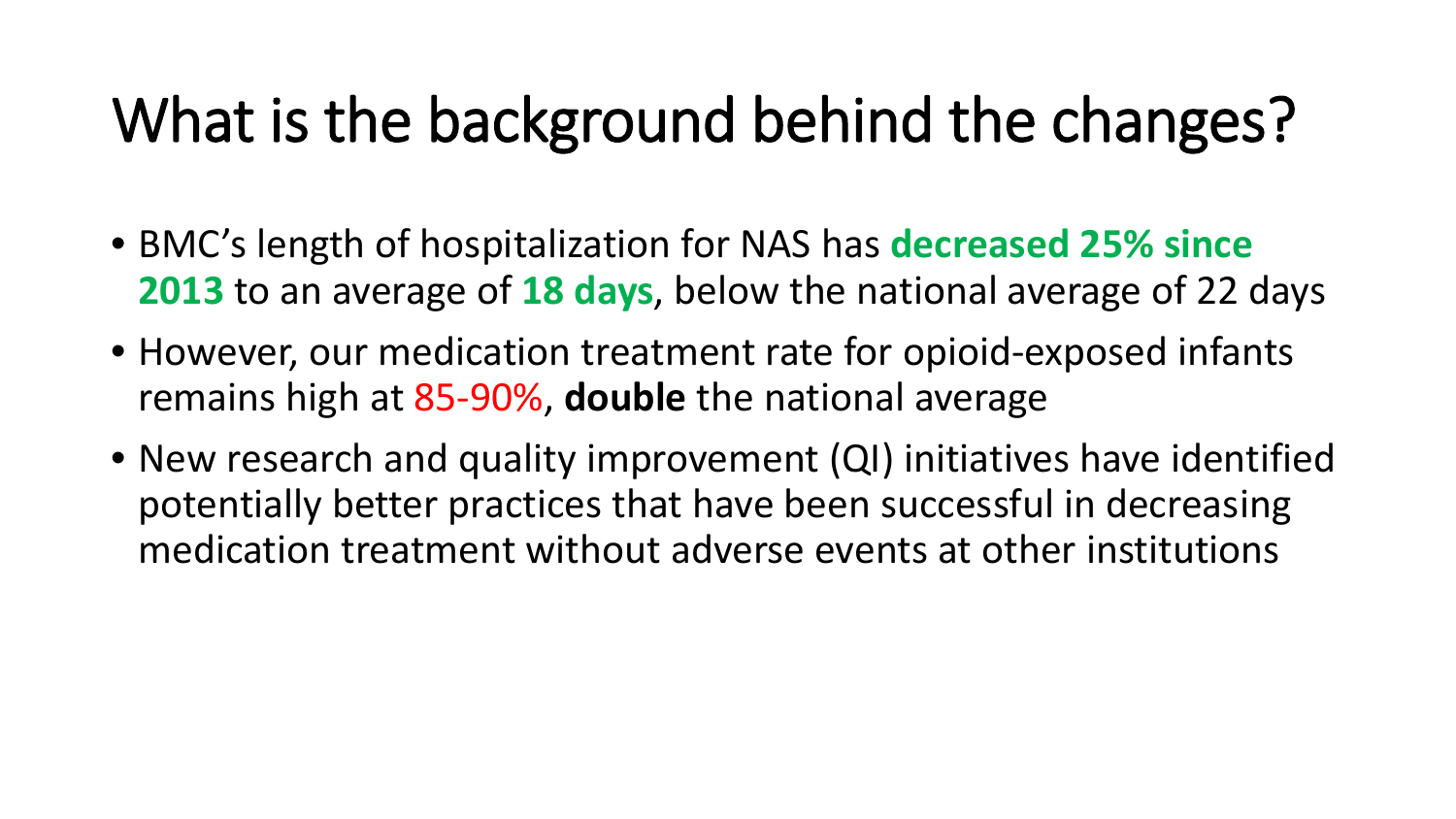### BMC Length of Stay - Treated Infants with NAS

**LOS Treated Full-Term Infants** 



**25% decrease in LOS for treated infants between 2013 - 2016**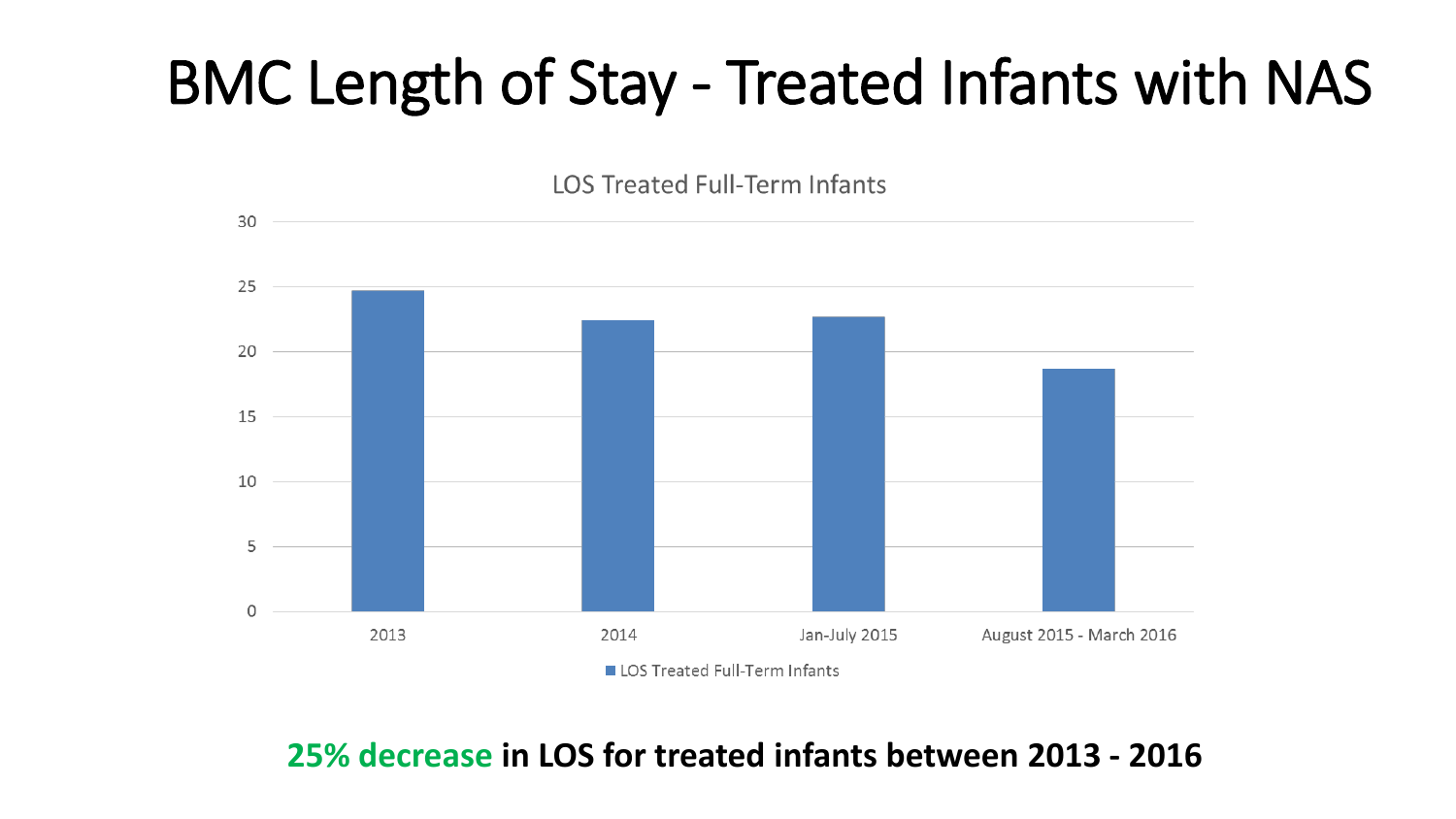#### Pharmacologic Treatment at BMC

NAS Treatment & Secondary Agents



Treatment 2 Meds

**National average is 50-60%**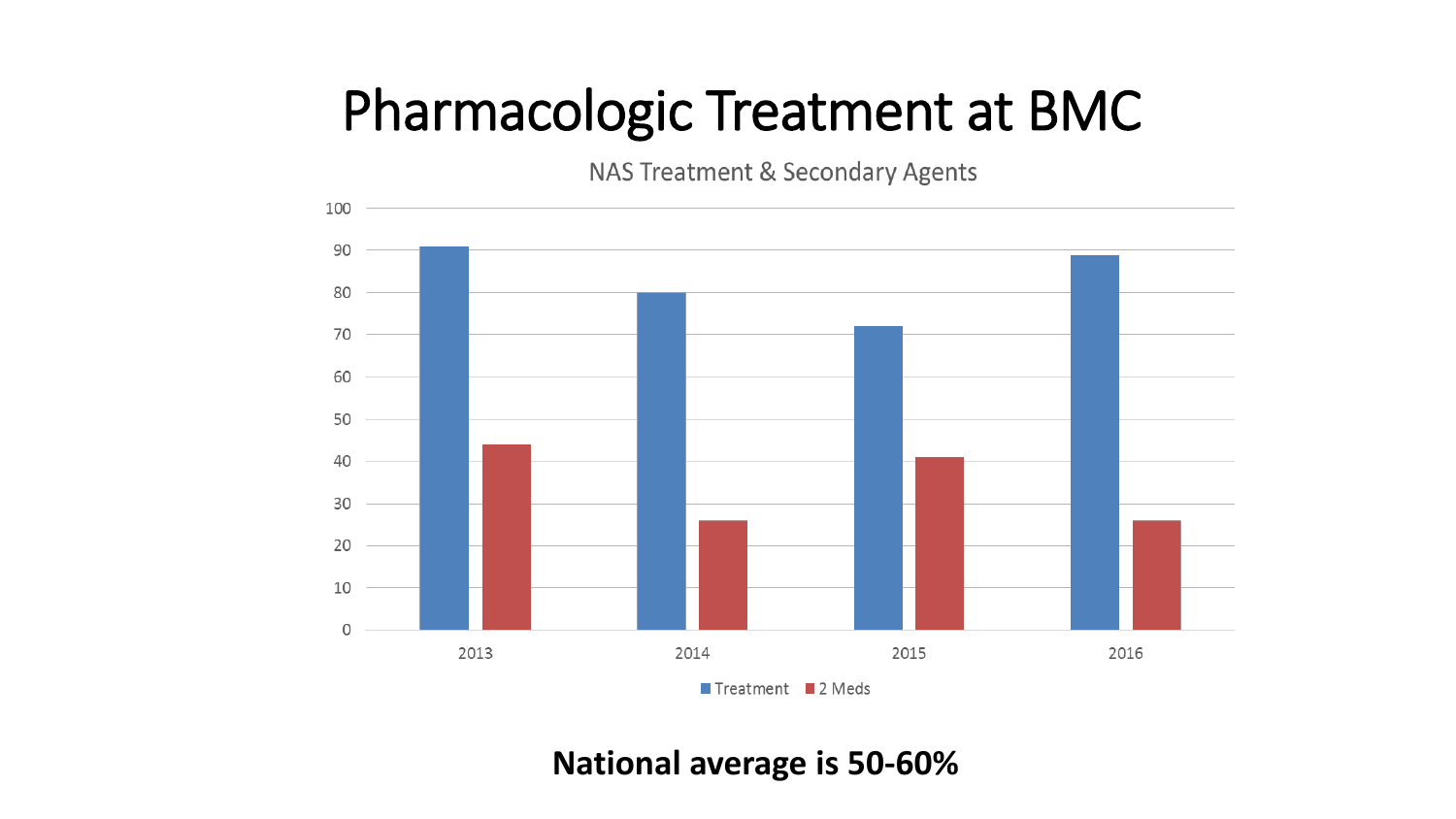## FNAST Scoring - On it's last days?

- **The Finnegan scale (FNAST)… What is the data to support using this**  scale with a cut-off score of  $\geq 8$  for medication?
- Although the Finnegan scale is the most widely used tool, it is was developed in the 1970's for research purposes
- The Finnegan is a great catalog of all possible withdrawal symptoms
- It is "reliable" meaning that by using the specified definitions, you can teach 2 people to score the same way
- The rationale for using a cut-off score of >8 for medication has never been established or validated
- Recent studies have indicated poor correlation between Finnegan scores and overall NAS outcomes and infant well being

Jones HE*, Am J Addictions*, 2016; Finnegan LP, et al, *Int Clin Pharmacol Biopharm*, 1975.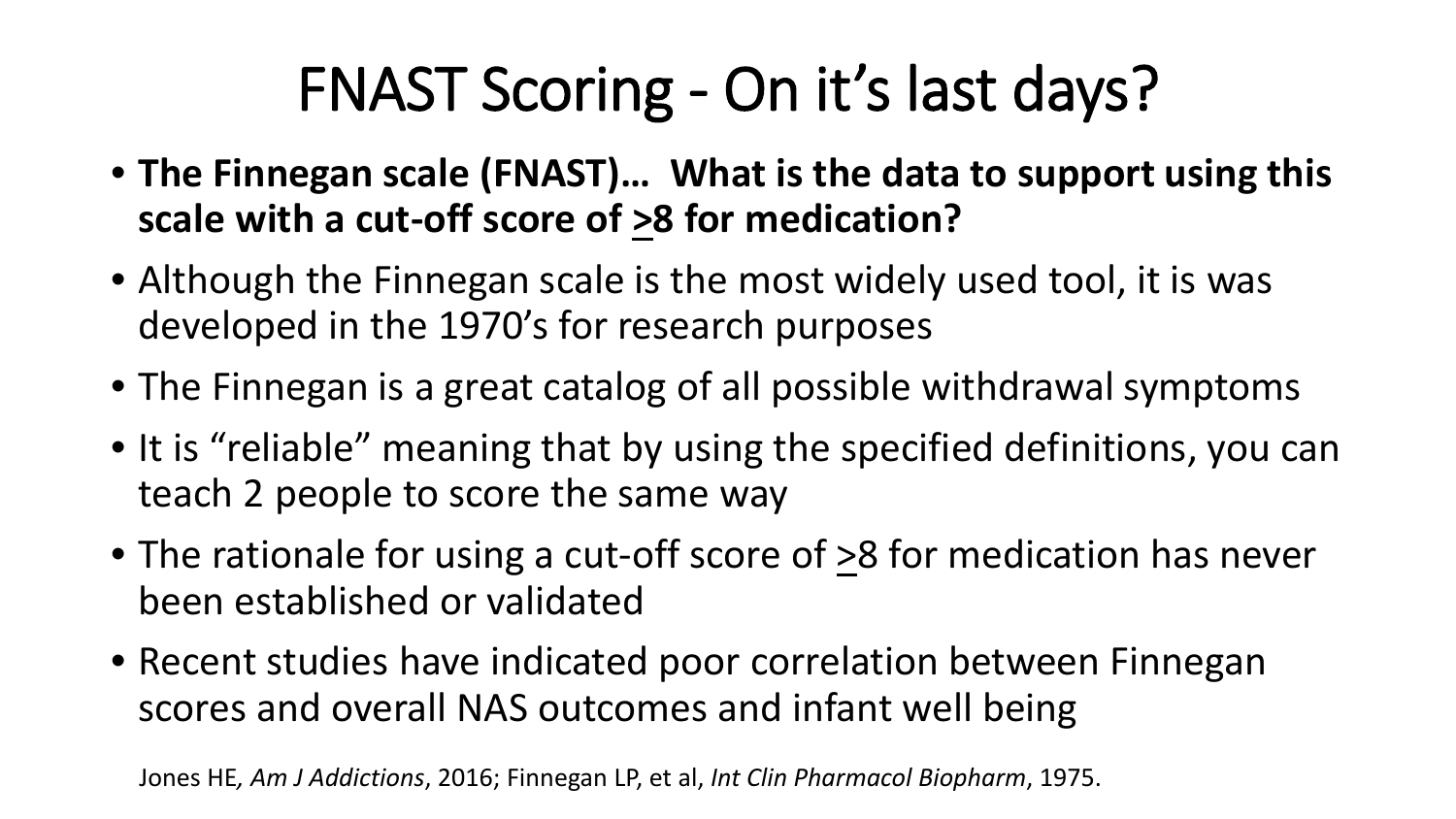### The original Finnegan publication

- *"The infant with a score of "7" or less was not treated with drugs for the abstinence syndrome because, in our experience, he would recover rapidly with swaddling and demand feedings. Infants whose score was "8" or above were treated pharmacologically." (Finnegan LP, et al. Int Clin Pharmacol Biopharm. 1975)*
- Use of more function based assessments **("eat/sleep/console")** to decide about need for medication is potentially better practice
- Our BMC QI team would like to move away from using the Finnegan in the upcoming months in place of a function based assessment tool that better captures how the baby is doing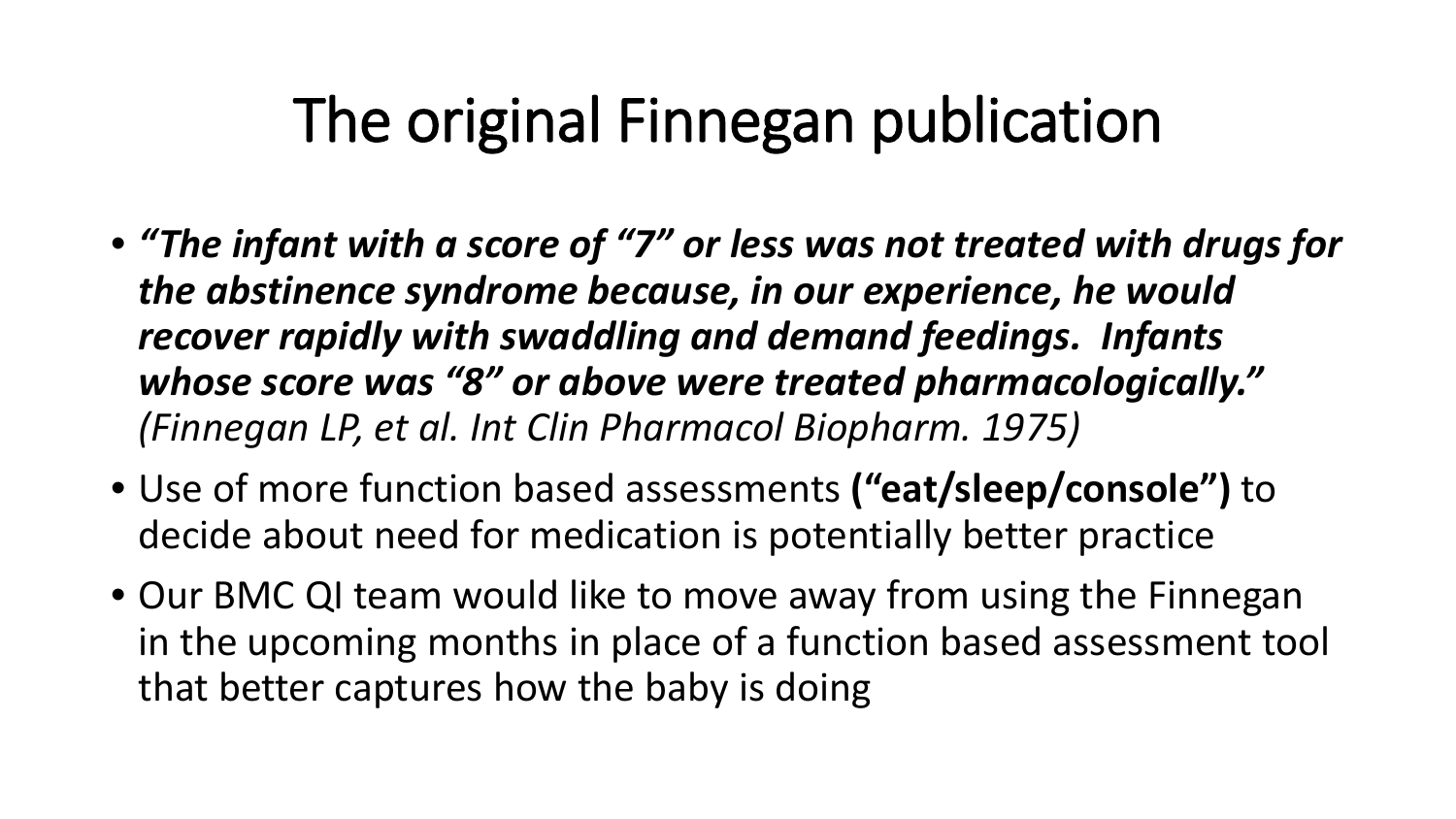### Non-Pharmacologic Care as First-Line Treatment

- According to the American Academy of Pediatrics (AAP), nonpharmacologic care is FIRST-LINE treatment, before medication. However, few institutions carry this out to its true meaning.
- *"Withdrawal from opioids is a self-limited process. Unnecessary pharmacologic treatment will prolong drug exposure and the duration of hospitalization to the possible detriment of maternalinfant bonding. The only clear benefit of pharmacologic treatment is the short-term amelioration of clinical signs." (Hudak ML, et al, AAP, Pediatrics, 2012)*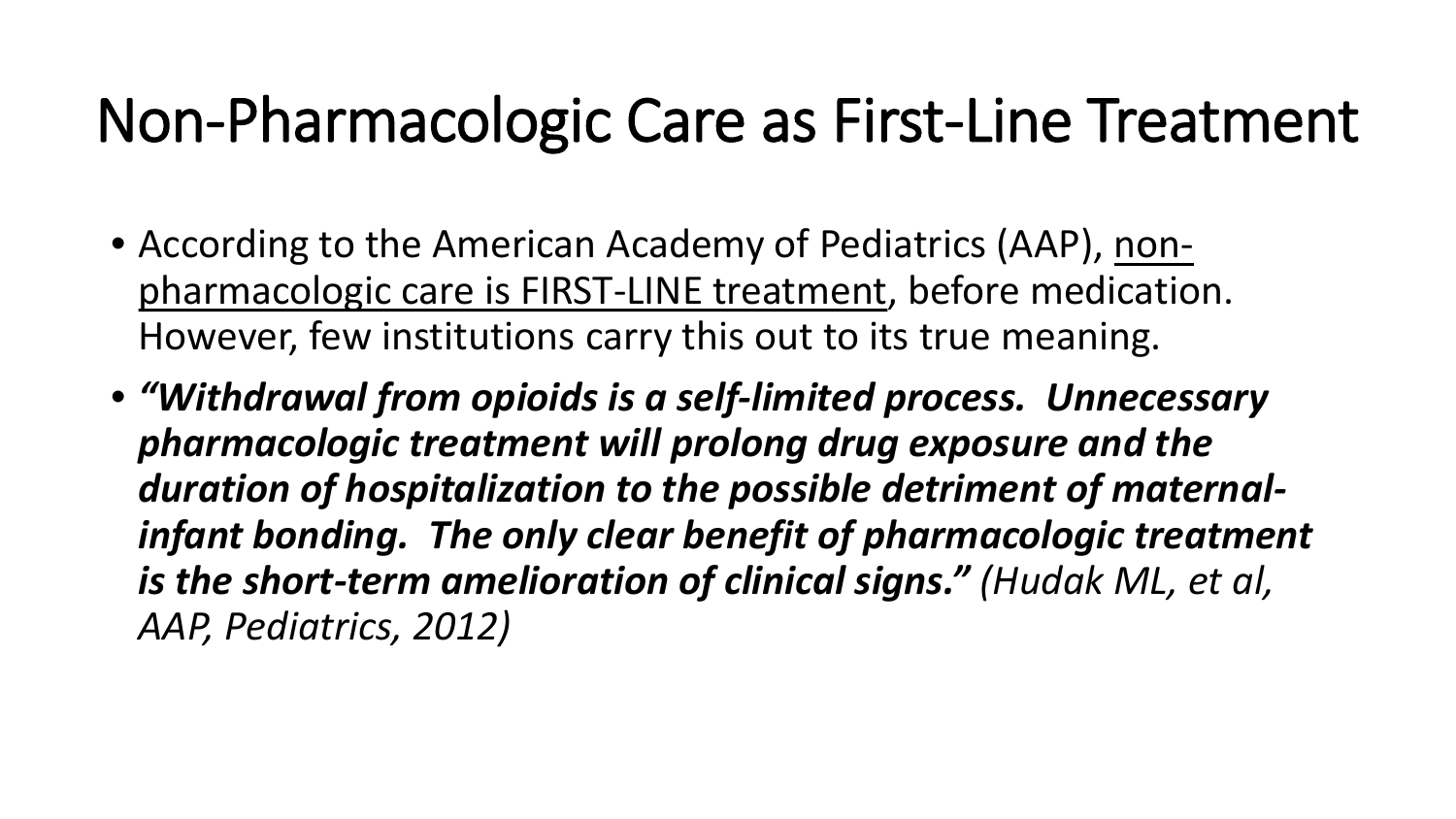### Does it actually work?

- Promotion of rooming-in, breastfeeding, and parental engagement in care have been shown to reduce medication treatment rates by 30- 60%.
- Dartmouth and Yale have successfully decreased medication treatment rates to **10-20%** for opioid and polypharmacy exposed infants though use of **rooming-in, non-pharmacologic care** and **function based assessments** through a comprehensive QI approach**.**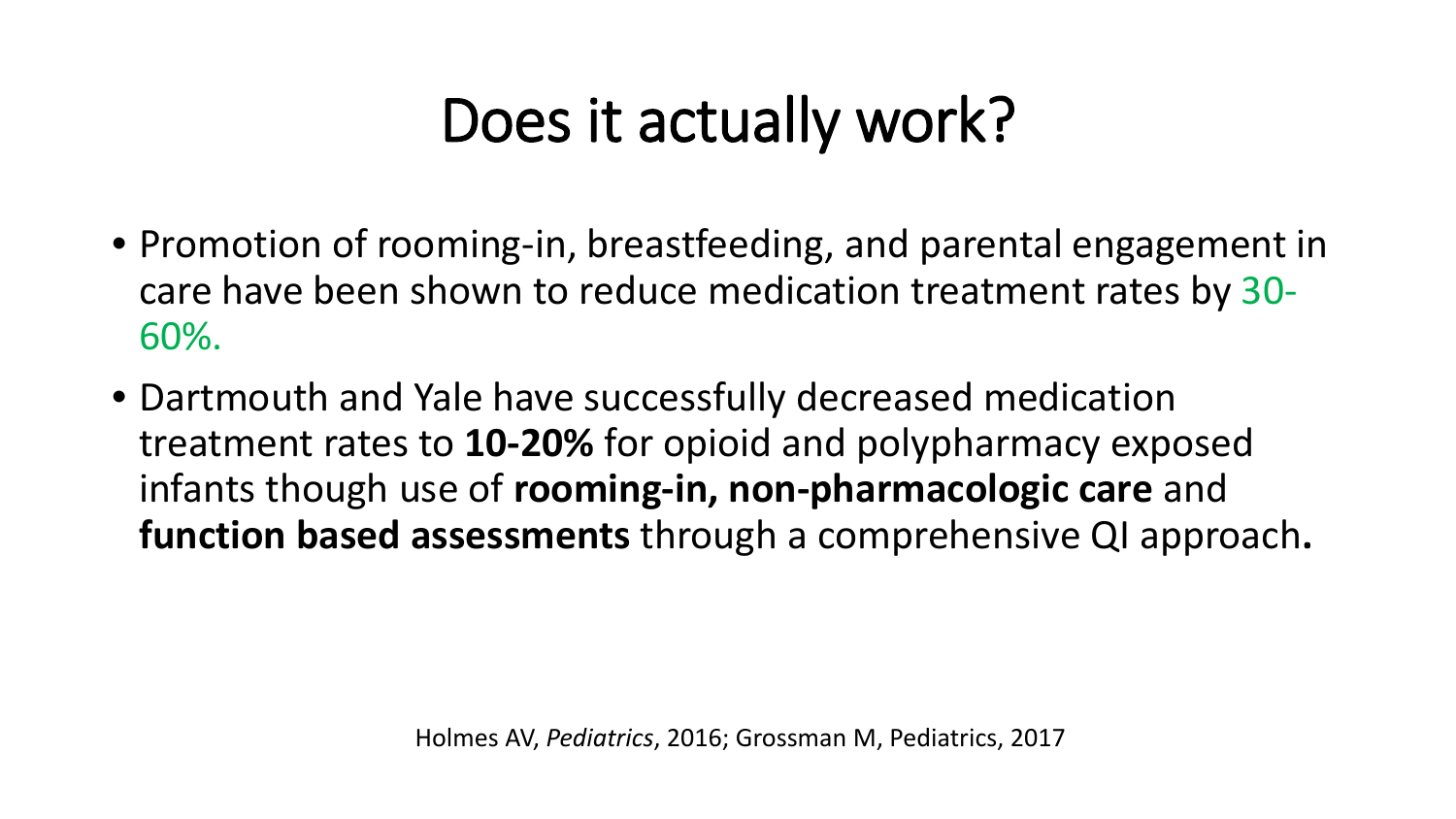### What will happen if I don't use medication?

- Symptoms typically start on day 2-3 of life after exposure to methadone or buprenorphine in-utero
- Withdrawal from in-utero opioids is a short-lived condition
- Most infants who do not require medication can be safely discharged home in stable condition by 4-7 days of life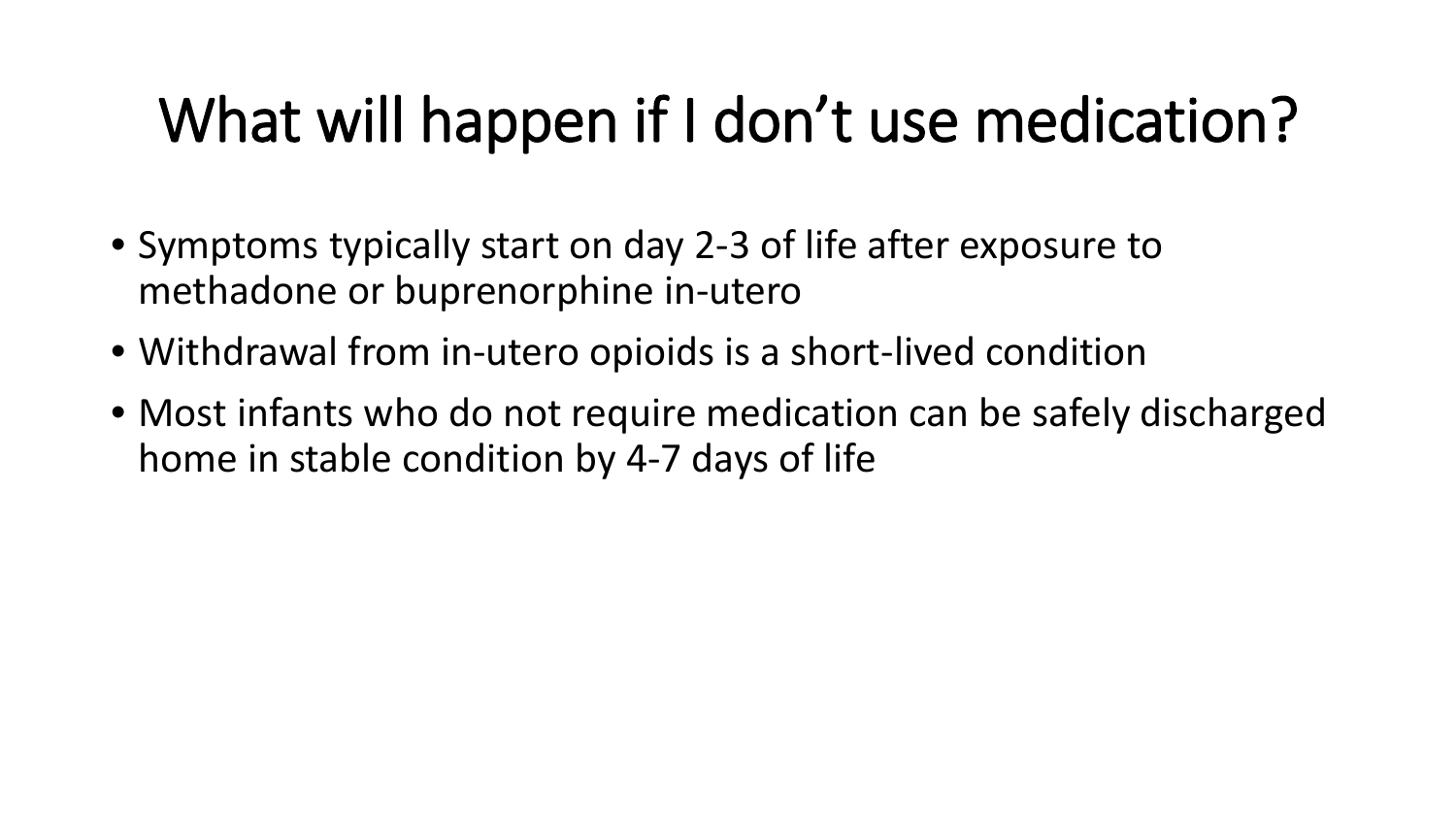### **Dartmouth Results**



**N = opioid-exposed infants per year**

Holmes AV, et al. *Pediatrics.* 2016.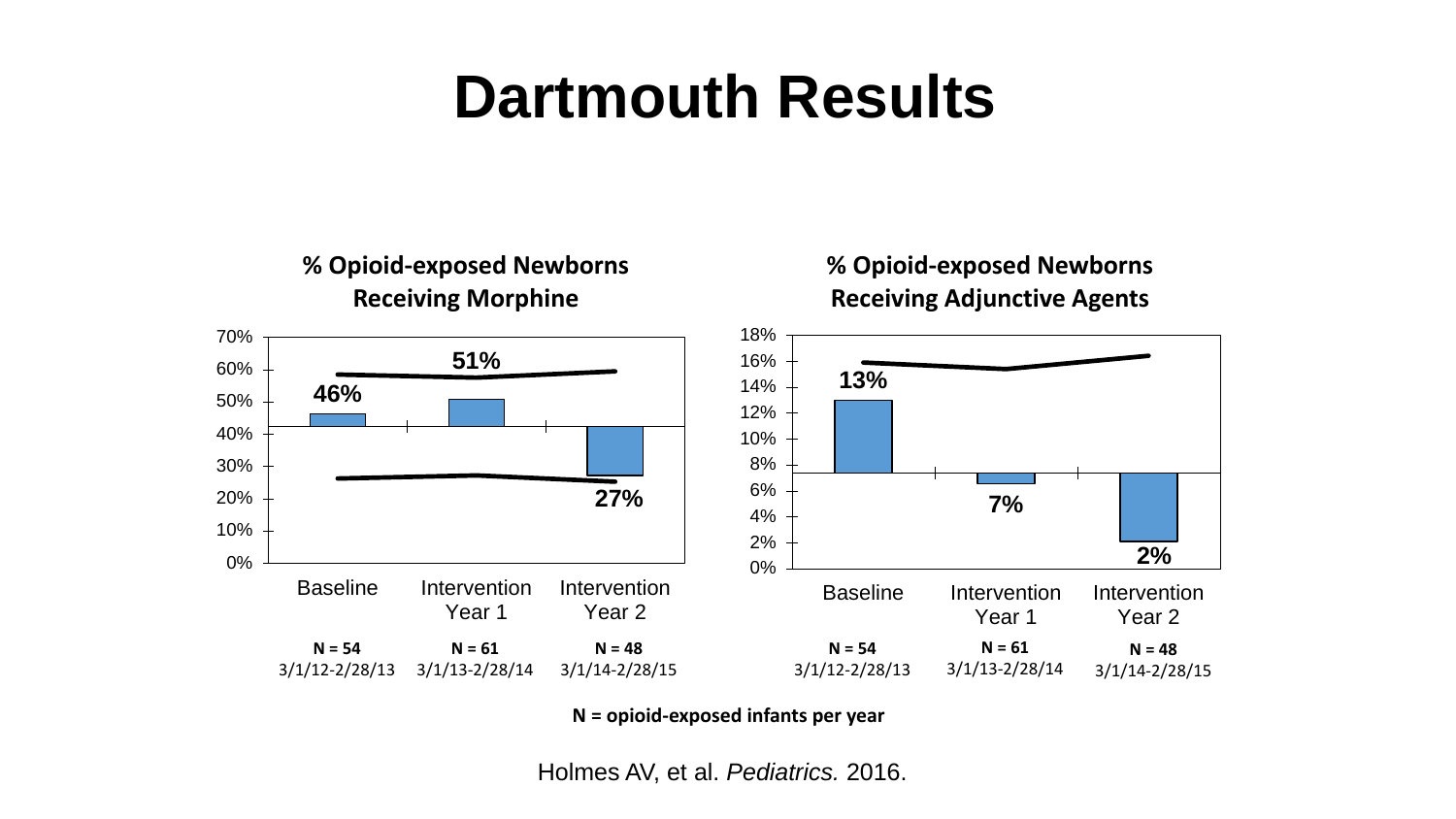

### **Yale Results**



Figure 2: Charts A (LOS) and B (Cost) are XmR statistical process control charts (SPC) where each dot represents a patient exposed to methadone prenatally. Chart C (Treated with morphine) is a p-chart where each dot represents 10 patients exposed to methadone prenatally. The centerline for Charts A and B shifted downward (8 consecutive points below the mean) in March 2010, January 2012 and May 2015. Chart A also shifted downward in June 2014. Centerline for Chart C shifted in March 2010 and January 2014.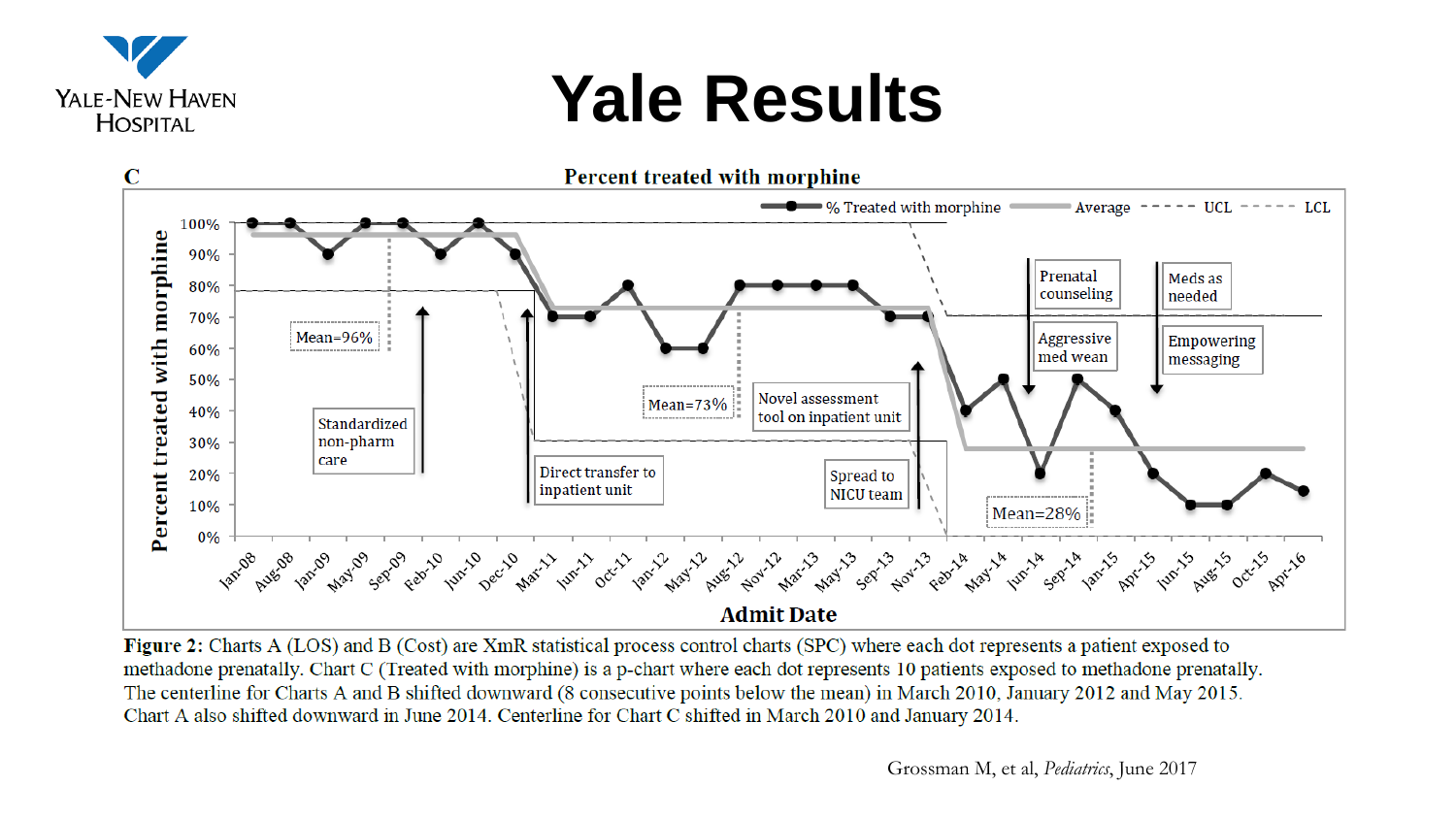### **What is our NAS QI aim at BMC?**

- **Aim: To reduce need for medication treatment by 40%, and subsequently length of hospital stay by 30% by December 2017**
- **Step 1:** New NAS guidelines went live July 12<sup>th</sup>, 2016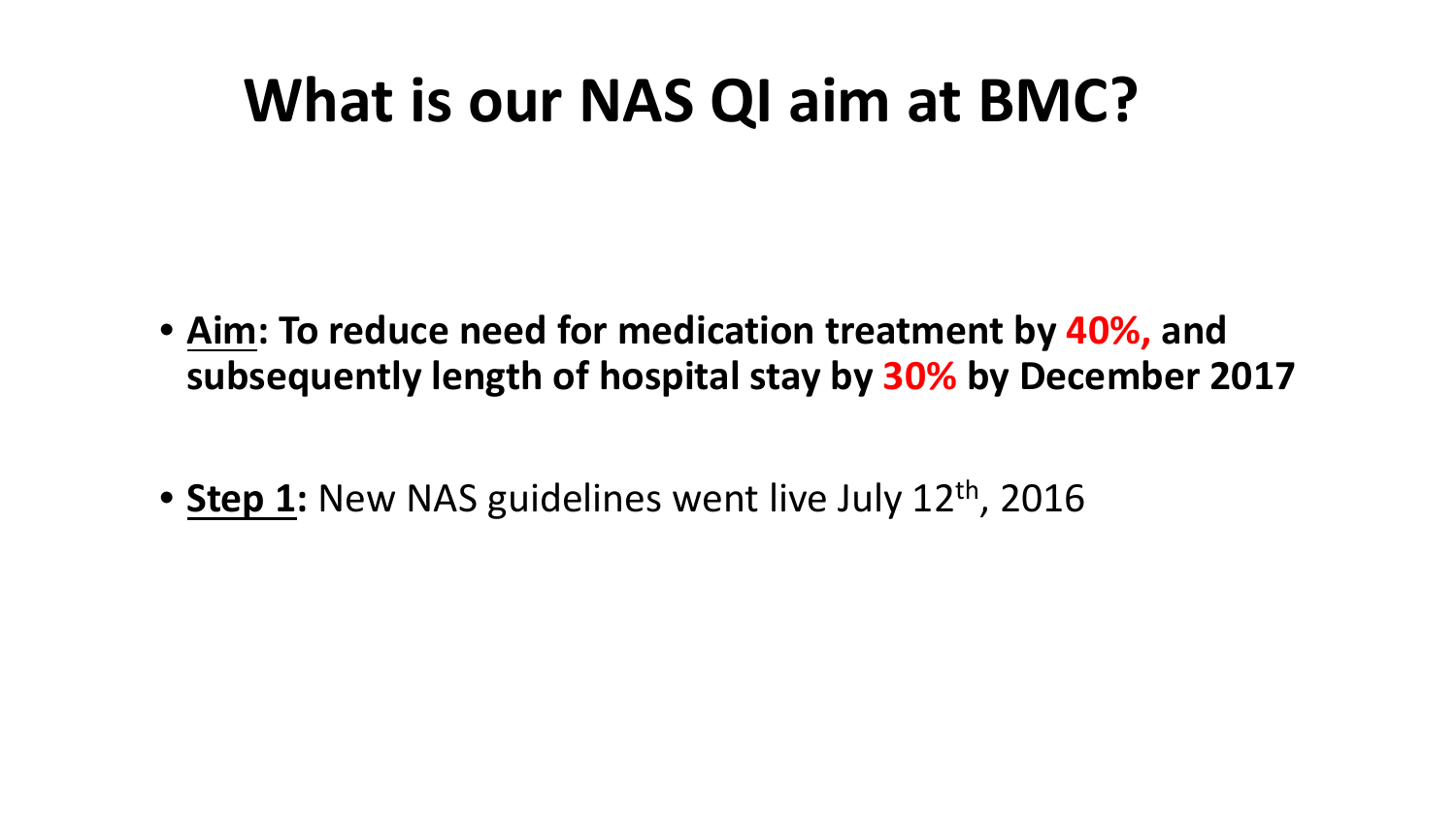### What are the changes in the new guidelines?

- 1) Increased emphasis on **non-pharmacologic care as first-line treatment**
- 2) **Holding on starting medication in the first 24 hours of life**
- 3) A switch to **function based assessments** (**ESC)**
- 4) Encouragement of **team huddles**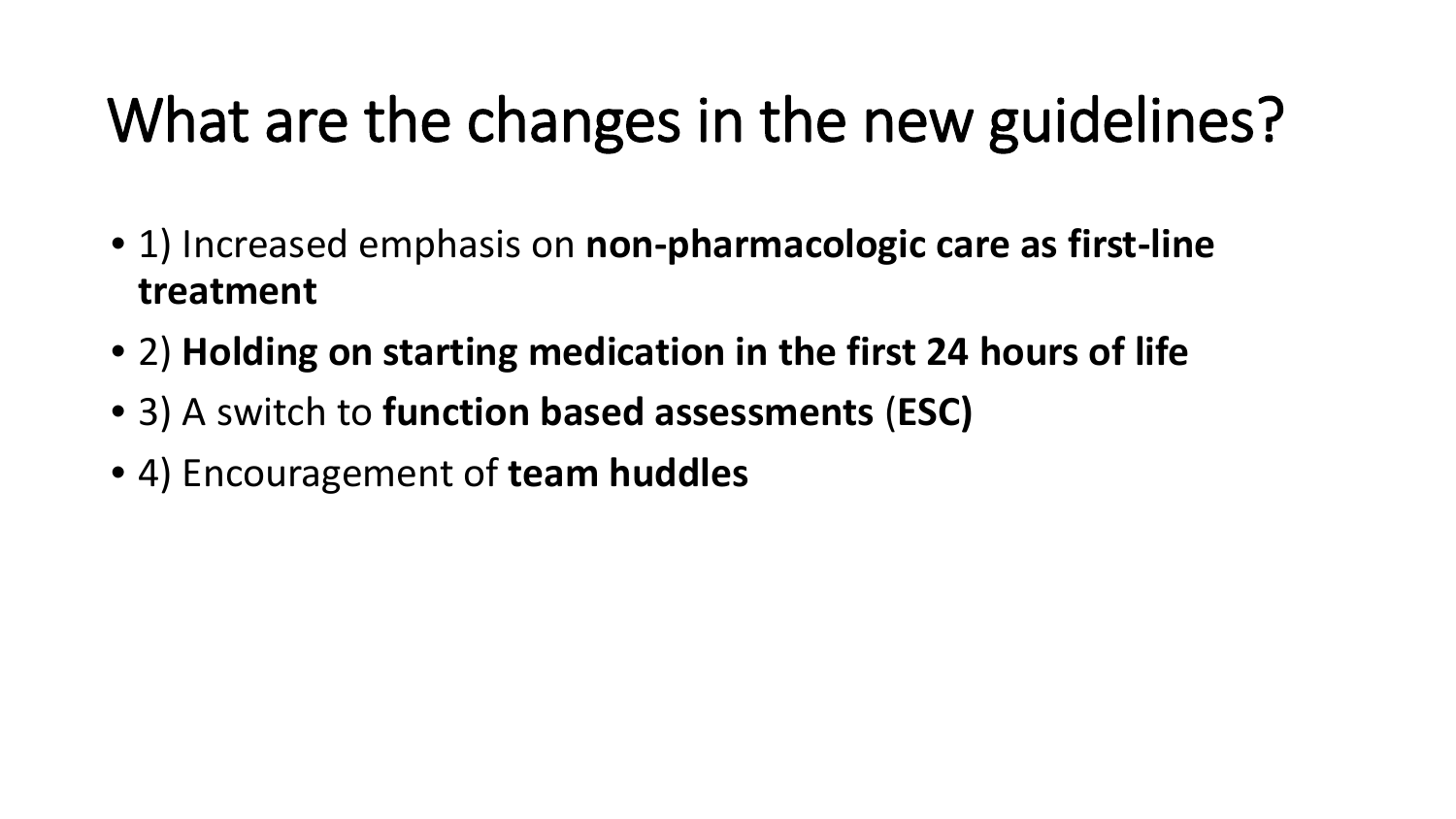### 1: Non-Pharmacologic Care Focus

- Give parent the "**Bundle of Care**" handout
- Teach the parents how they can help their baby through the process of withdrawal
- Encourage parents to be present as much as possible
- Skin-to-skin and holding as appropriate
- Feeding on demand
- Dim lighting and decreased sound stimulation
- Swaddling and pacifiers
- Cluster care
- Score the infant in the room with the mother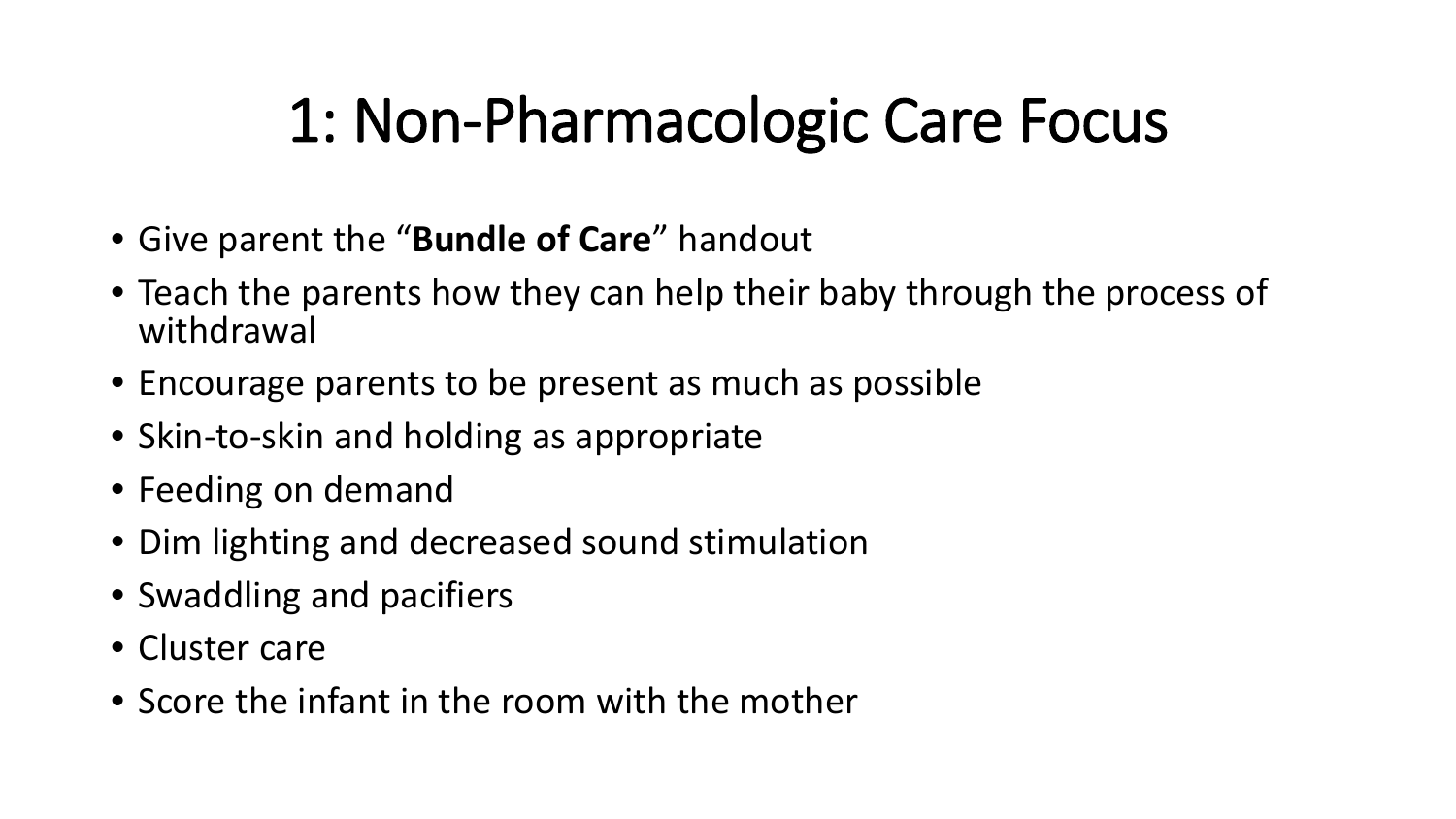

#### SUPPORTIVE BUNDLE OF CARE





#### **Be with your baby:** You are part of your infants treatment!

- **1. Skin-to-skin:** Hold your baby skin-to-skin as much as possible. The whole family can join in the fun. Be careful though - if you are feeling sleepy, place your baby in the bassinette.
- **2. Feed on Demand:** If you can, feed your baby breast milk and feed on demand. This means don't watch the clock; watch the baby for feeding cues.
- **3. Calming Techniques:**
	- **Swaddle:** Tightly wrap your baby to help soothe them. Ask your nurses to show you!
	- **Pacifiers:** non-nutritive sucking
	- **Shooshing**
	- Slow, rhythmic up & down movements
- **4. Quiet room:** keep the noise level as low as possible by limiting visitors, asking your adults friends and hospital staff to speak softly. keeping the TV volume low, talking on the phone quietly
- **5. Dim the lighting** in your room.
- **6. Cluster care** ask your providers to group things together that need to be done to limit the interruptions to your baby.
- **7. Medications** Half of babies require medication to help with their withdrawal, to allow them to sleep, eat, and be comfortable.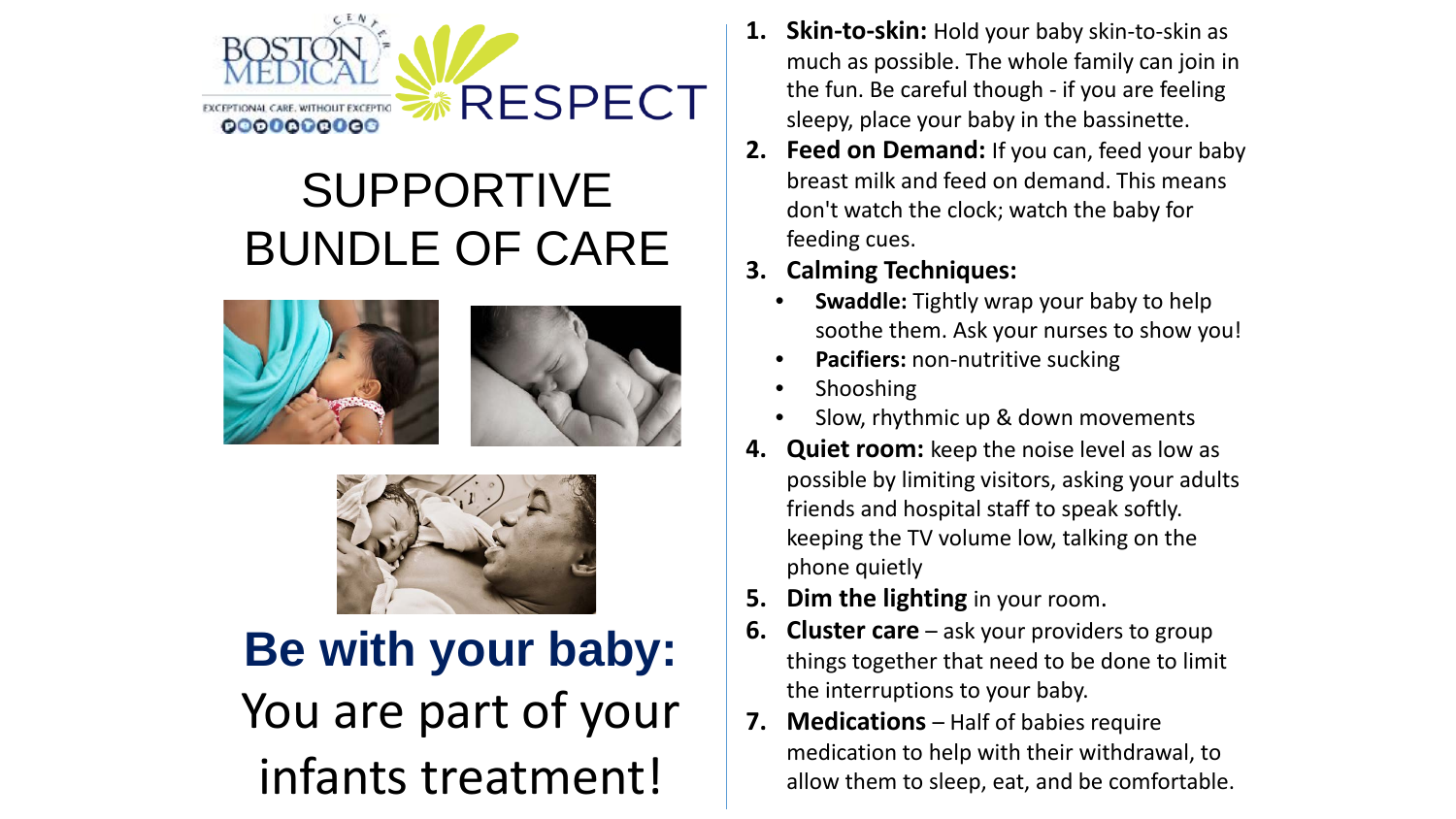### What if the baby is in the NICU?

- **Non-pharmacologic care for the NICU is still possible:** 
	- Private room or quiet pod
	- Isolette with cover
	- Consider bili-blanket versus overhead phototherapy lights
	- Swaddling and barriers around infant
	- Pacifiers
	- Encourage parental holding and skin to skin as appropriate
	- Clustering of care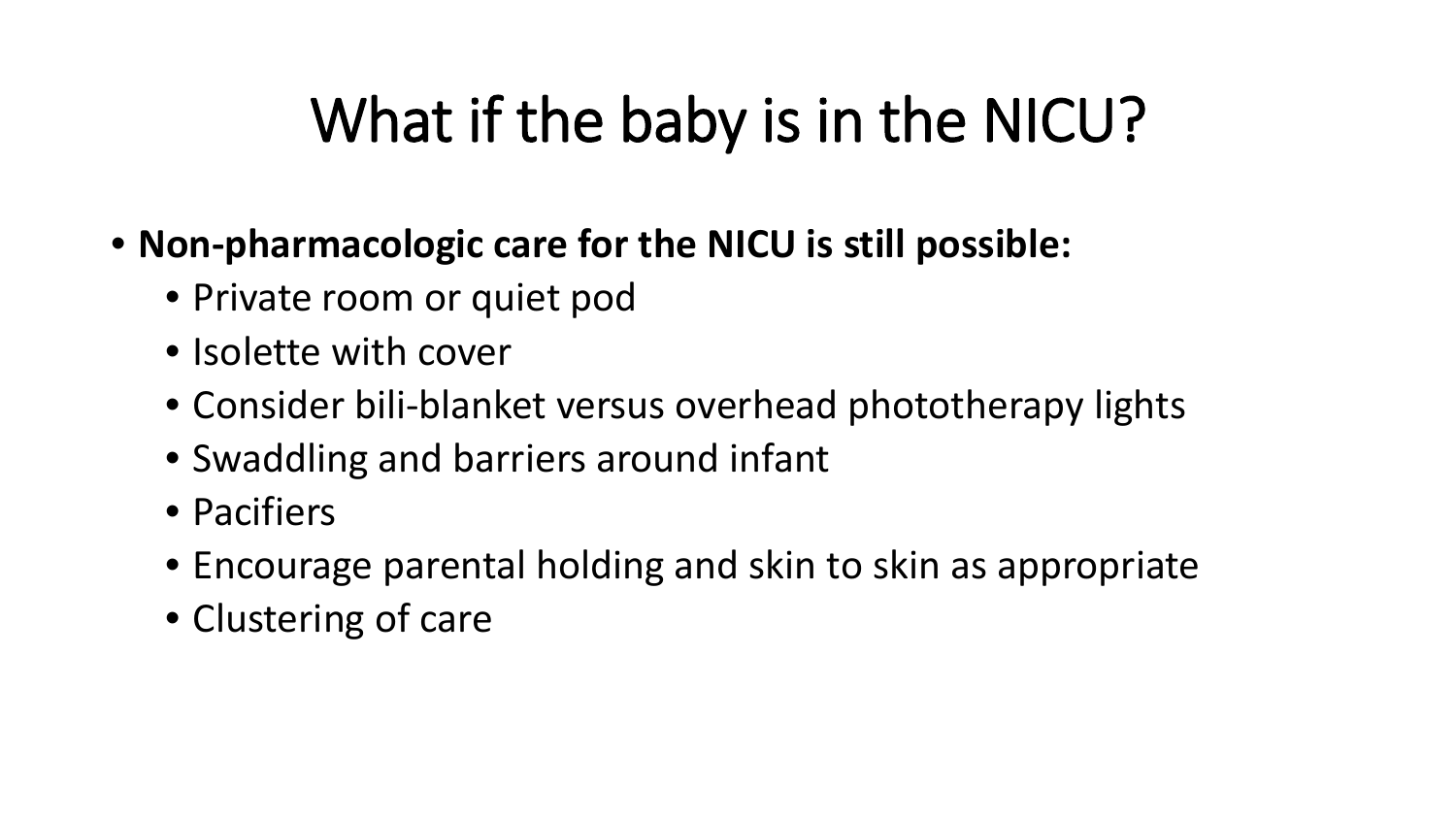### 2: Hold on treating in the first 24 hours

- For mothers on maintenance subutex and methadone, withdrawal does not typically start until 2-3 days after delivery
- High scores in the first 24 hours are likely due to co-exposures to **psychiatric medications** and **nicotine** which can cause high muscle tone, tremors, and irritability starting at birth
- High scores in the first 24 hours may also be due to **concurrent medical conditions** of the baby, or due to cluster feeding resulting in poor sleep
- These conditions do not warrant treatment with an opioid medication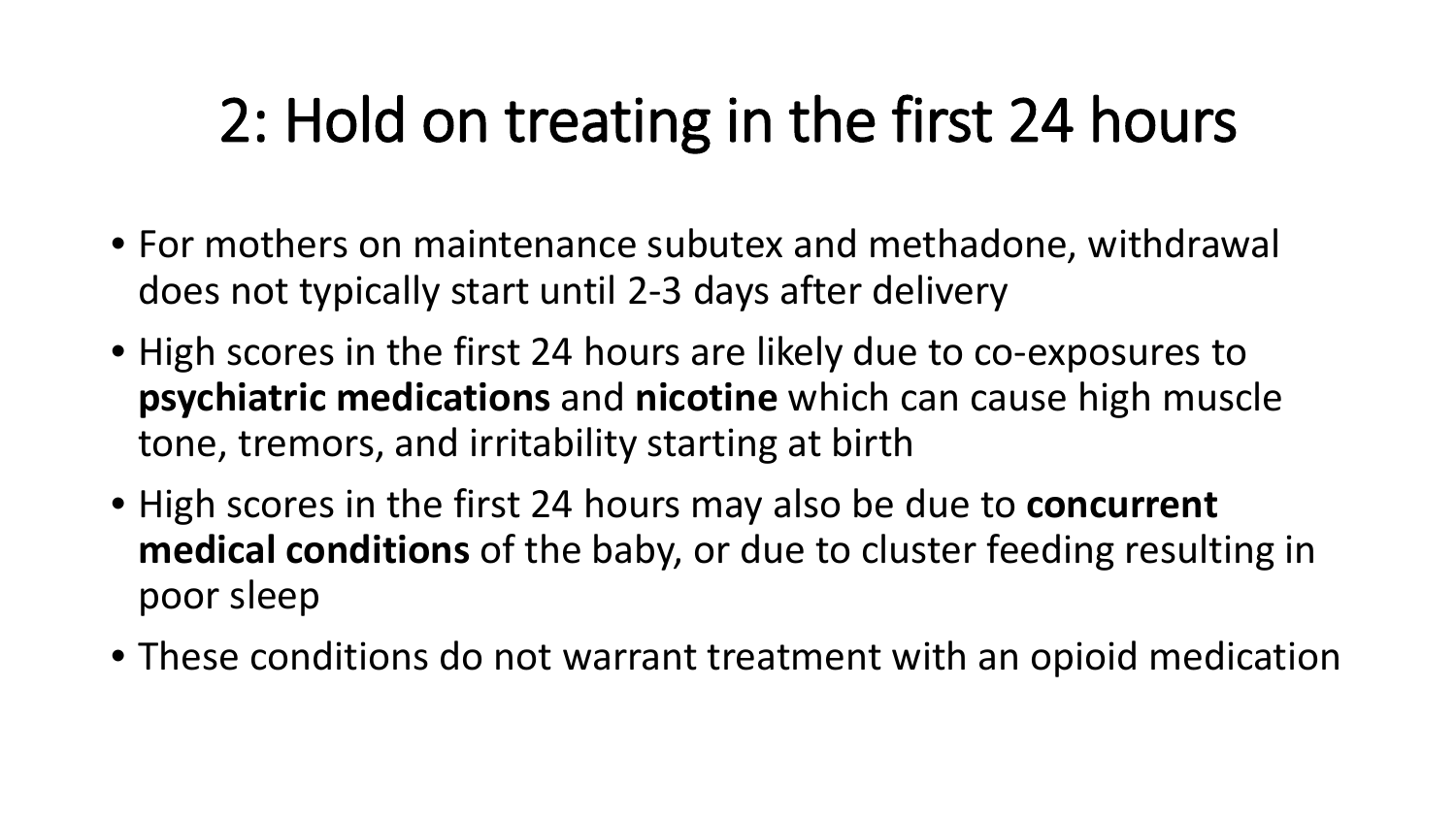### 3: The bedside evaluation

- A **"YES"** response to any ESC item should prompt a **bedside team discussion**
- **Team members**: Resident physician or nurse practitioner, attending physician (as needed), nurse, parent
- **Things to discuss and review:** 
	- ESC items
	- Has non-pharmacologic care been optimized?
	- If non-pharmacologic care has been optimized, does the baby require medication initiation?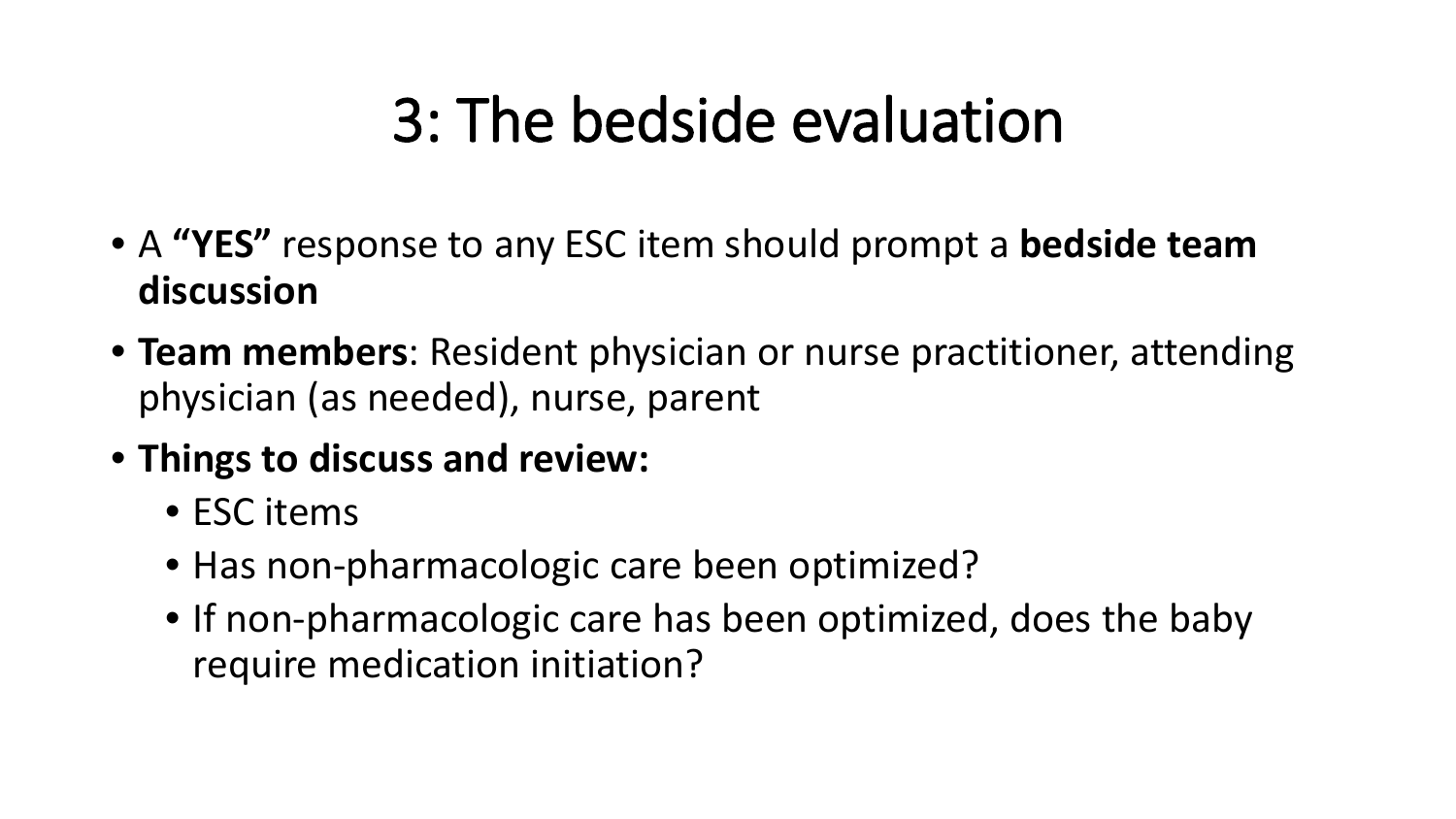### 4: ESC

- **E = Eat** 
	- Does the infant have poor feeding due to NAS?
- **S = Sleep**
	- Sleep < 1 hour after feeding due to NAS?
- **C = Console**
	- Takes > 10 minutes to console the infant?
	- What is the infant's consolability rating?
		- Soothes with little support 1
		- Soothes with some support 2
		- Soothes with much support  $-3$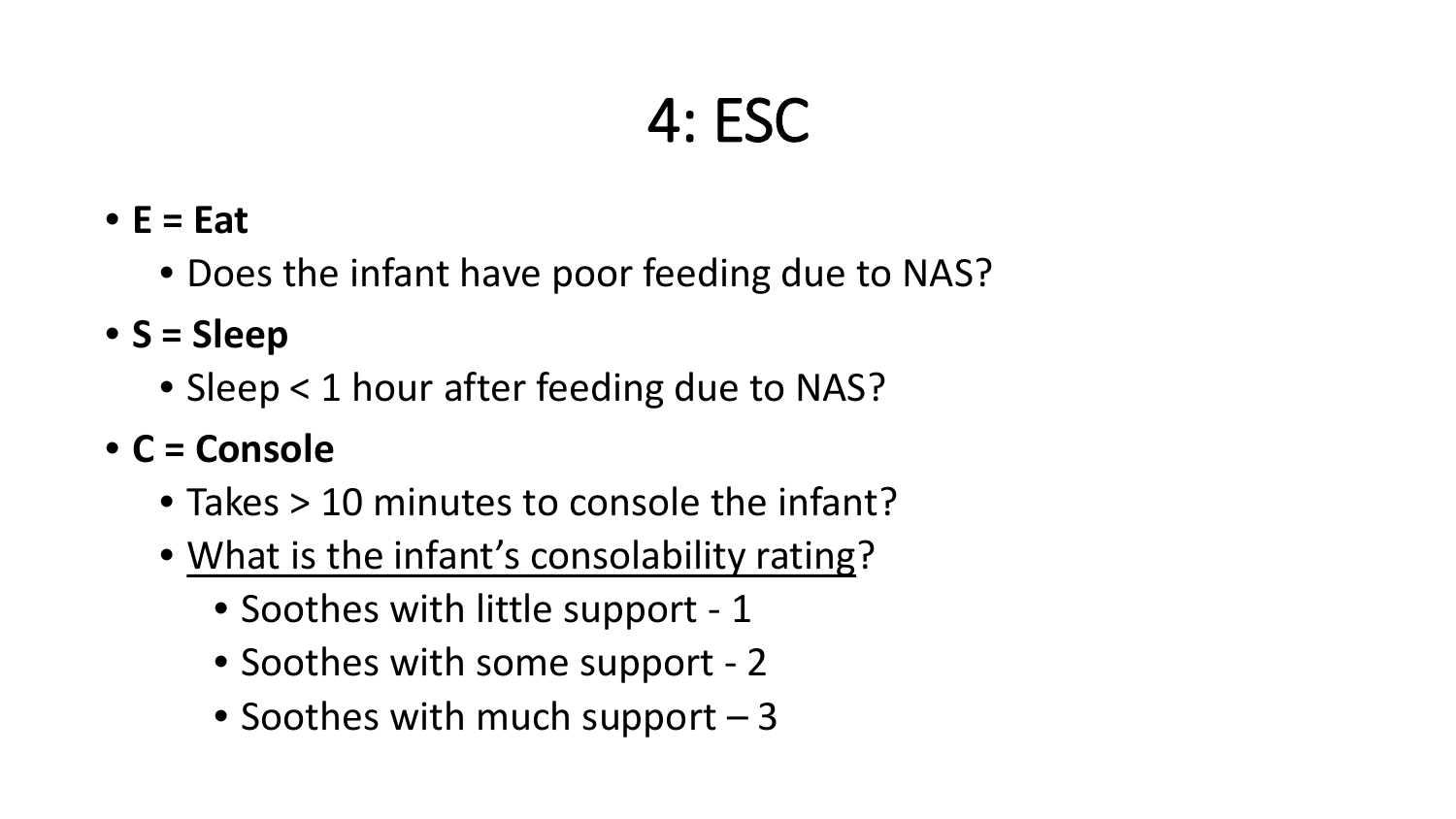### When to pull the trigger on medication

- If the baby has a **"YES"** response to ESC or consistent **"3s"** for poor consolability, AND **non-pharmacologic care** has been optimized, then medication should be initiated
- If trialing an increase in non-pharmacologic care first for elevated scores, re-assess the baby within **3-4 hours** (at the next scoring interval)
- If the baby is not responding to non-pharmacologic care and is very uncomfortable, medication can be started sooner, within **1-2 hours** of the initial evaluation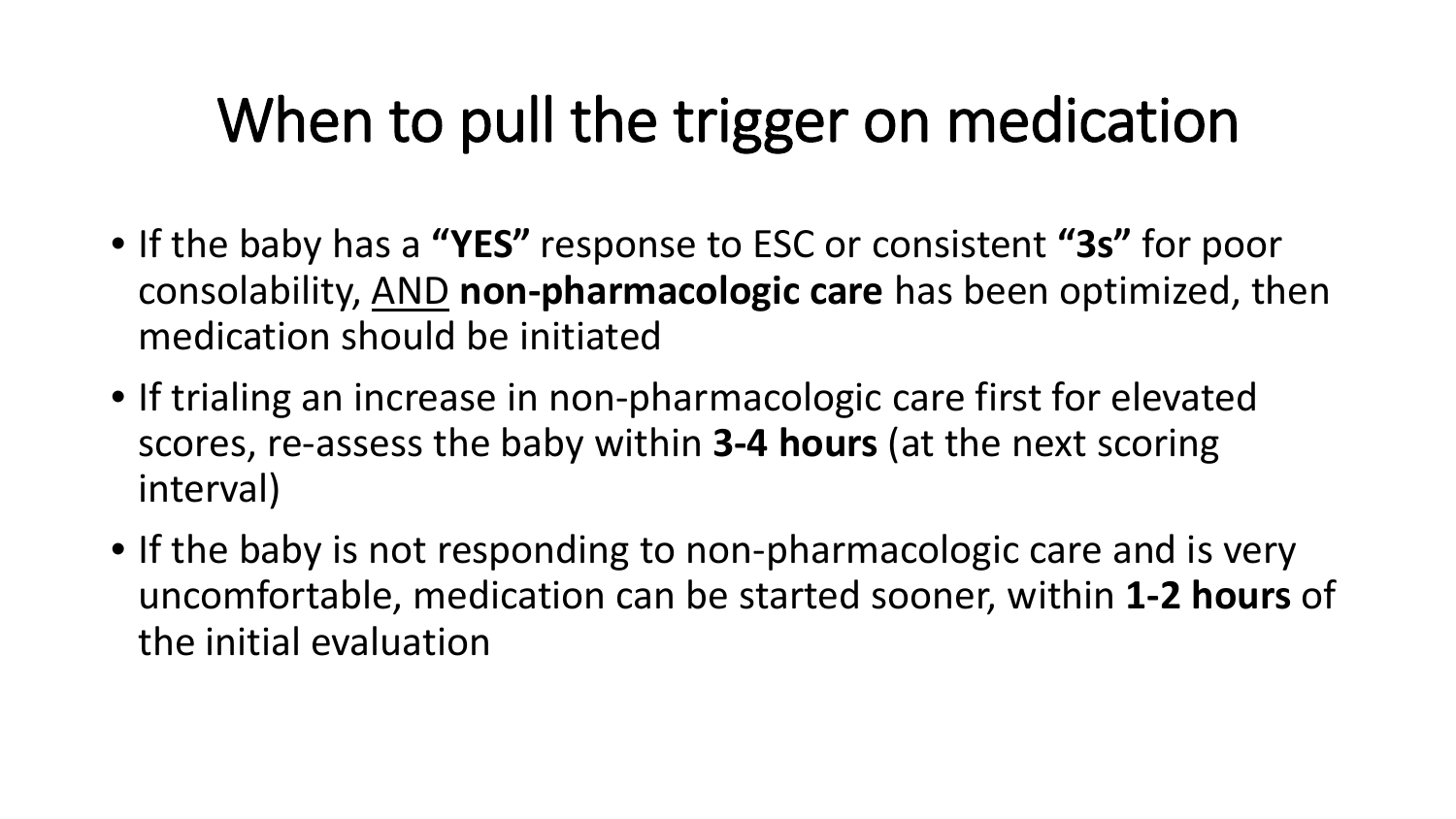### Where can I find the new guidelines?

- **The new guidelines are located:**
	- Pharmacy Guidelines page on the BMC Intranet
	- On Mother Infant Unit, NICU, and Pediatric Inpatient Unit Intranet pages
	- Laminated on all pediatric units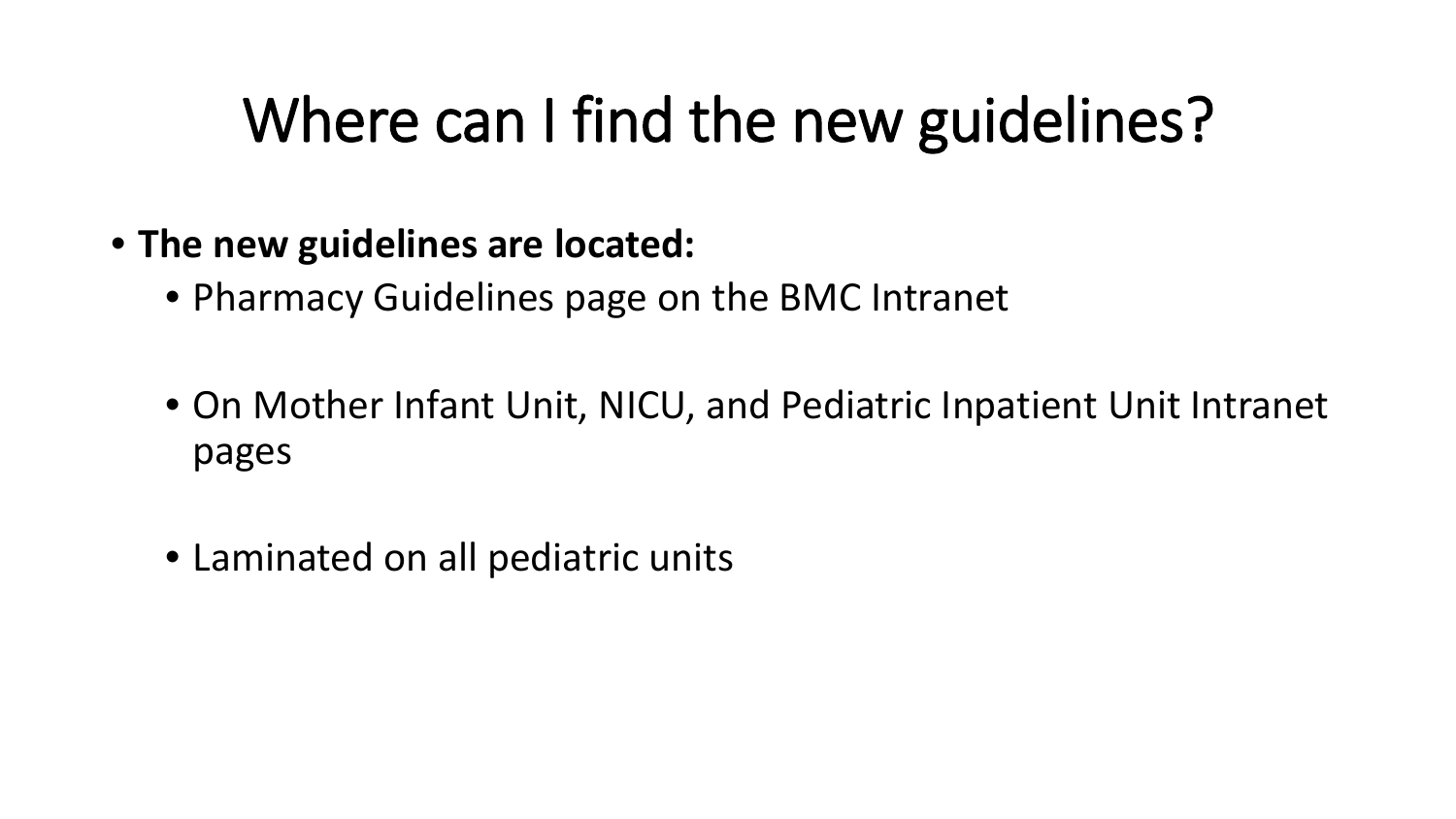### **FAOS**

• **Q: Does this new QI initiative mean that the way that we have been doing NAS care prior to this was "poor care"?** 

#### • **A:** ASOLUTELY NOT

- BMC has always been recognized as a leader in high quality NAS care
- We are doing a really great job, but there is always room for improvement as we learn about emerging best practices
- NAS is a rapidly changing field of study with an increase in research and quality improvement initiatives over the past 5 years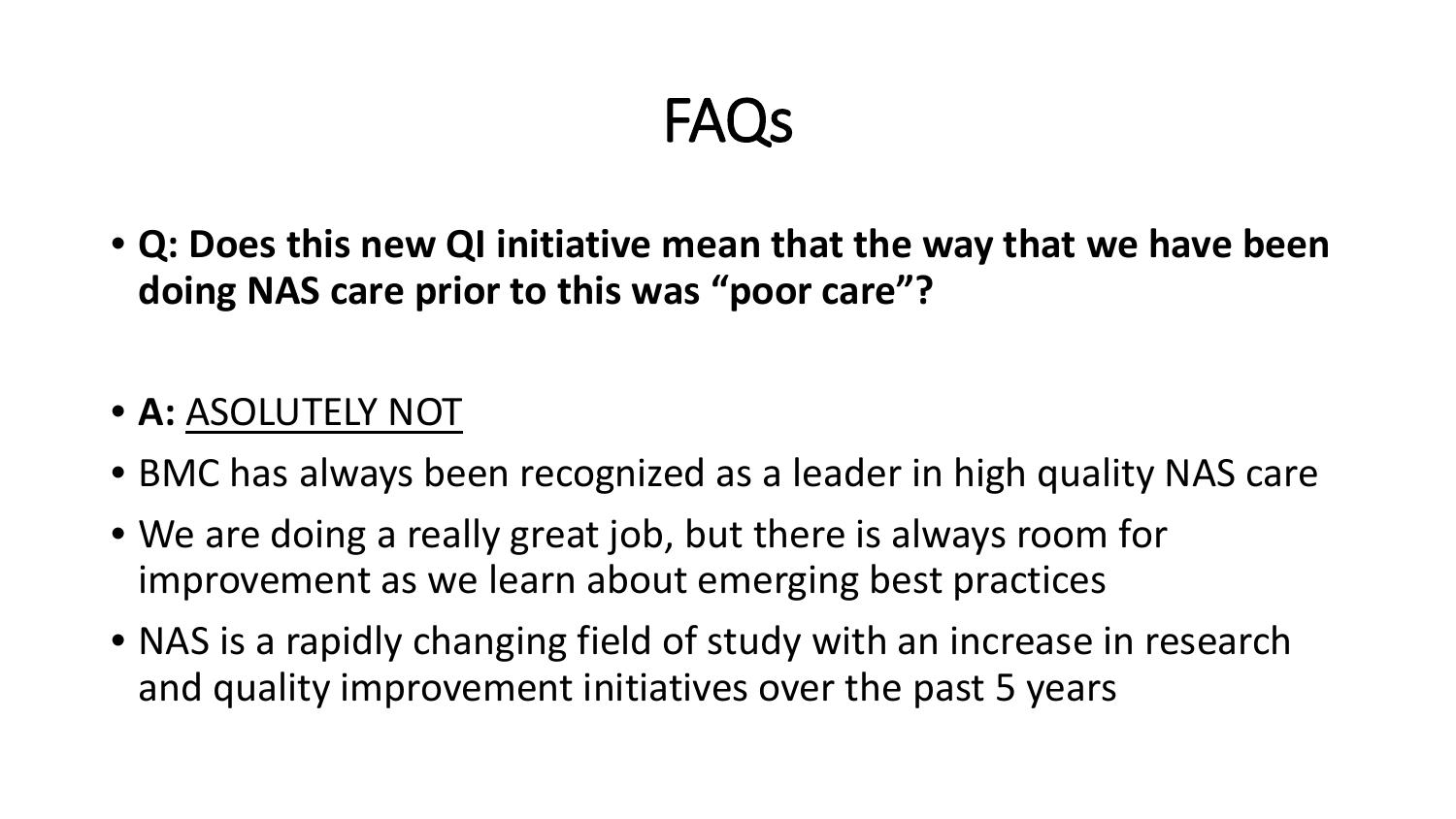### FAQs

- **Q: Why are we scoring the baby, but then ignoring the score and not treating for scores >8? Is this negligent?**
- **A:** NO
- The NAS clinical care guidelines have always been guidelines, to allow for clinical judgement.
- Scores >8 should trigger an evaluation and thoughtful team discussion about the functioning of the baby vs automatic medication based on the total score.
- All methadone and subutex exposed babies withdrawal to some degree and will have symptoms such as high tone and tremors. If the baby is unable to function (eat/sleep/console), then we need to intervene.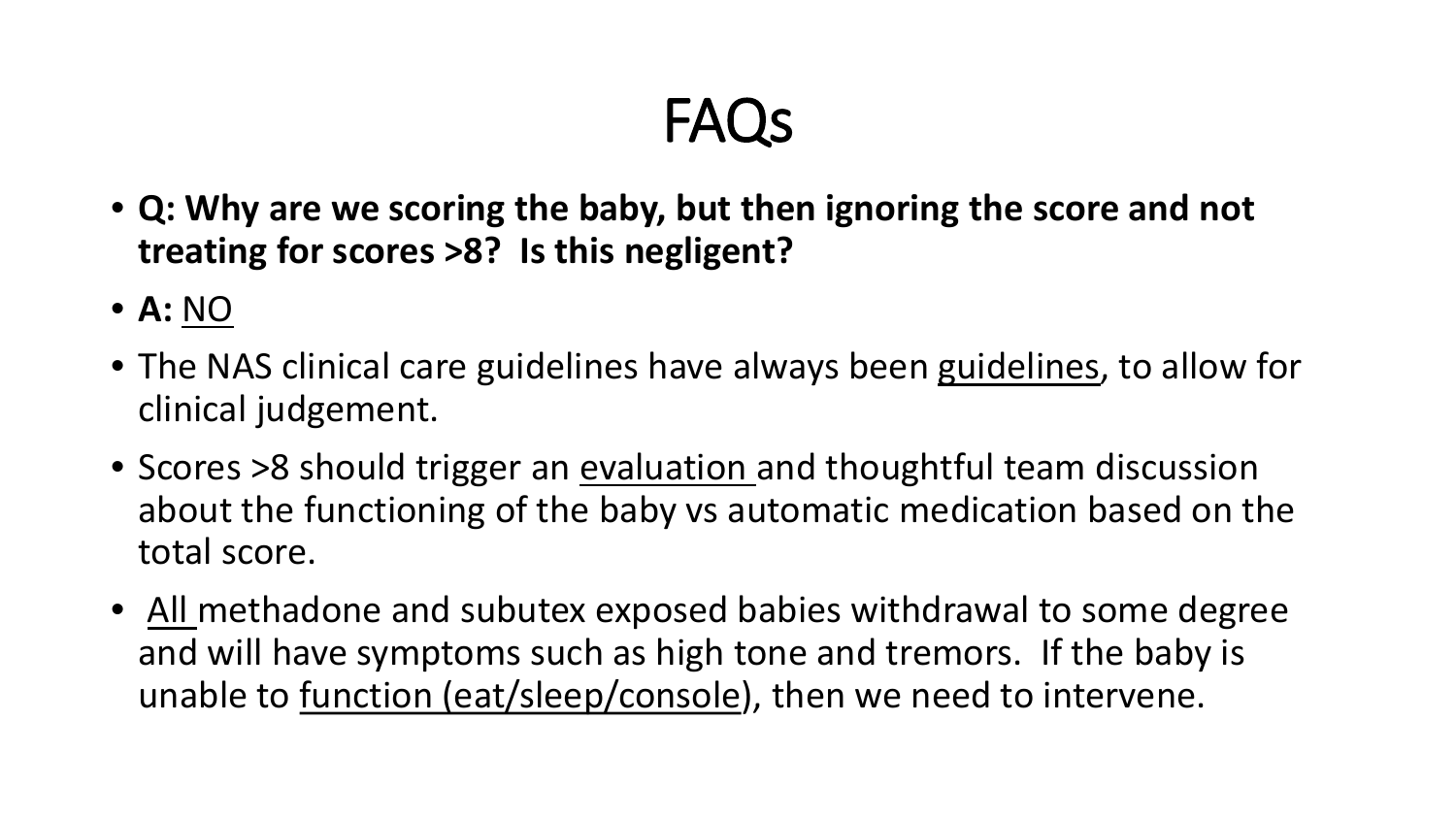### FAQs

- **Q: Is the baby going to seize if we don't give medication?**
- **A:** Highly unlikely
- Seizures were reported in the 1970's in a small number of case series, but have not been reported in the NAS literature since that time.
- In these original articles, there was no EEG correlate with these motor events in vast majority of cases questioning whether they were seizures.
- Seizures are incredibly rare in current clinical practice. Hospitals which have been promoting aggressive non-pharm care for years with low medication treatment rates report NO clinical seizures.

Herzlinger RA, et al, *J Pediatr*. 1977; Zelson C, et al, P*ediatrics*. 1971.